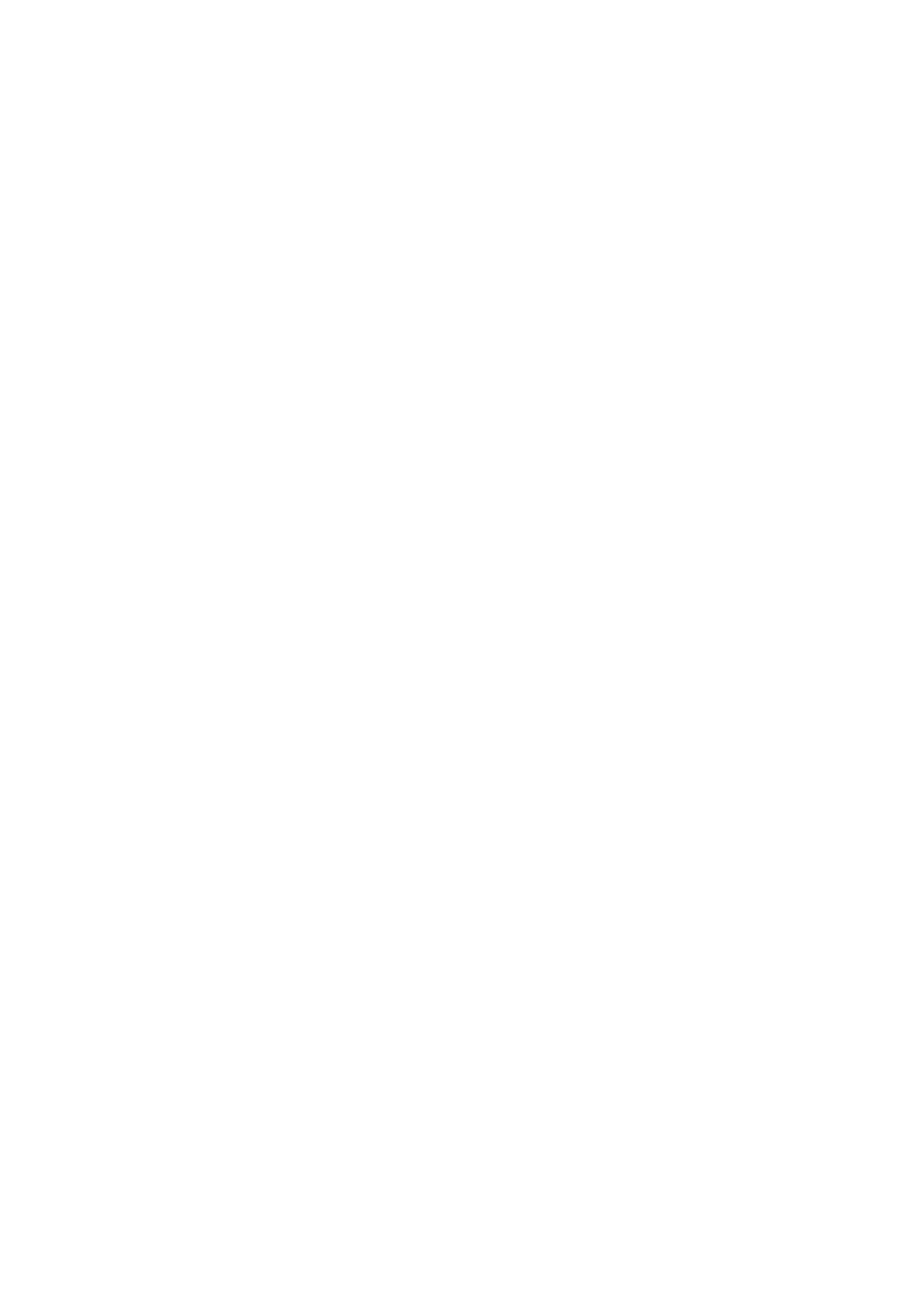## **Contents**

#### $1.$  $\mathbf{1}$  $\overline{2}$  $\overline{2}$  $\overline{2}$ . 5  $\mathbf{A}$ 5  $B<sub>1</sub>$ 6 6 9 13  $\overline{3}$ . 17 19

Page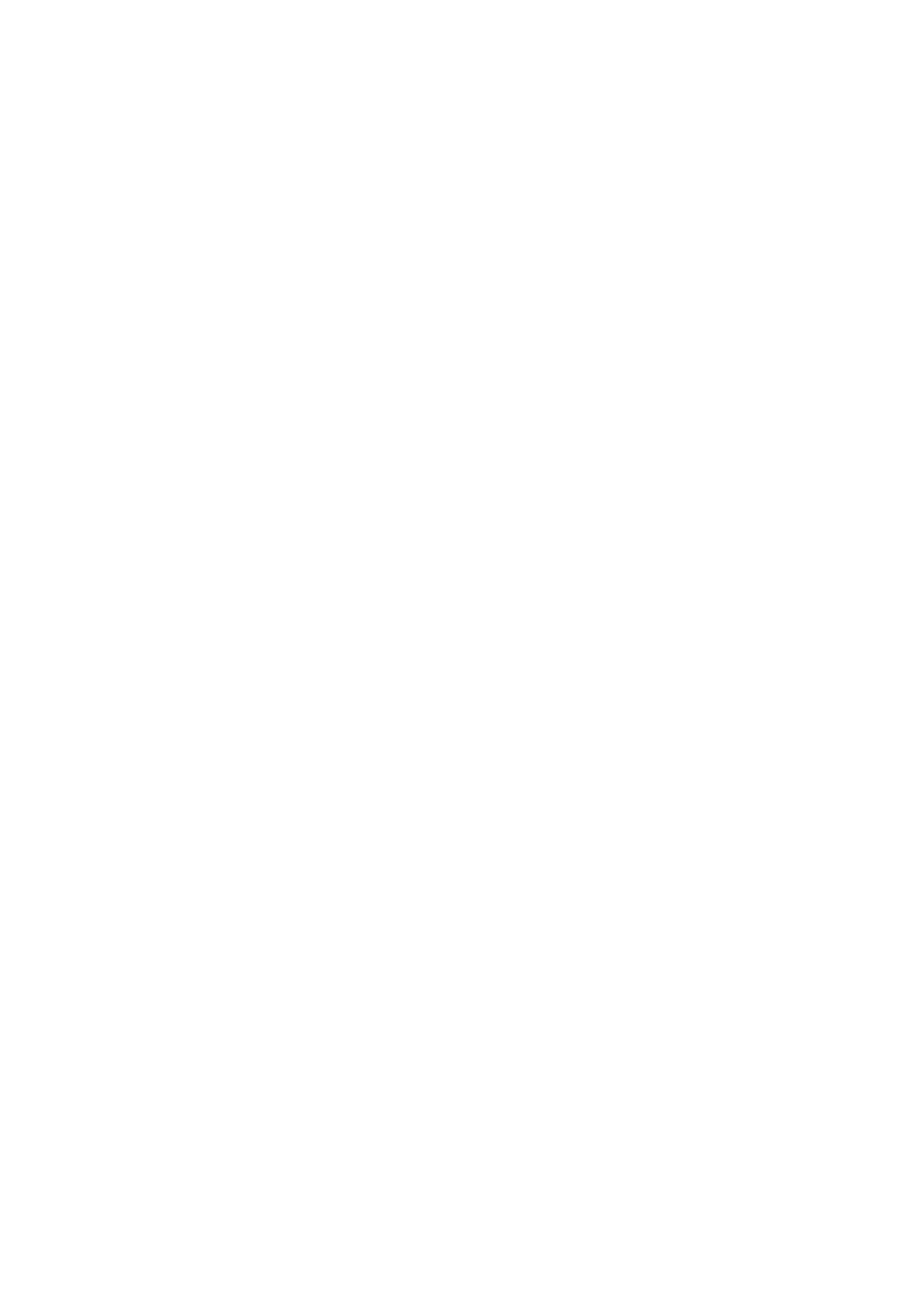# **1. Introduction**

At the Cannes Summit held on 3-4 November 2011, the G20 Heads of State decided to foster employment and social protection and recognized, as stated in the Summit Declaration *"...the importance of investing in nationally determined social protection floors in each of our countries."* Determined to strengthen the social dimension of globalisation, they reaffirmed that social and employment issues, alongside economic, monetary and financial issues, would remain an integral part of the G20 agenda. In this regard, they specifically called *"...on international organisations to intensify their coordination and make it more effective. In view of a greater coherence of multilateral action, we encourage the WTO, the ILO, the OECD, the World Bank and the IMF to enhance their dialogue and cooperation."* 

The G20 Ministers of Labour and Employment meeting in Paris on 26-27 September 2011 recommended *"that the ILO and the IMF, in collaboration with other international organisations, strengthen their cooperation in order to help Governments, where necessary, to define the necessary fiscal policies to play their role contributing to the progressive implementation of social protection floors according to national needs and circumstances."*

Following a joint Conference held in Oslo in September 2010 on "the Challenges of Growth, Employment and Social Cohesion", hosted by Prime Minister of Norway, Jens Stoltenberg, the IMF and ILO agreed to deepen their collaboration on policy development and joint analytical work in two specific areas. First, they agreed to explore the concept of a social protection floor for people living in poverty and in vulnerable situations, within the context of a medium – to long-term framework of sustainable macroeconomic policies and strategies for development. Second, they agreed to focus on policies to promote employment-creating growth. The two institutions also agreed to continue and deepen their cooperation in support of the G20 and its Mutual Assessment Process aimed at ensuring strong, sustained and balanced growth.

The need for closer cooperation between the ILO and IMF on social protection issues is further highlighted by the 100th session of the International Labour Conference in June 2011 (ILO, Resolutions and Conclusions 2011), and in the SPF Advisory Group Report (2011) chaired by Ms. Bachelet, former President of the Republic of Chile and Head of UNWomen. The report specifically recommends, inter alia, that *"the IMF-supported programmes take into account measures taken by the government to ring-fence and expand social protection systems drawing on the social protection floor approach."* The group's report further states it would be *"appropriate to call on the ILO and IMF to increase cooperation on supporting countries in creating and enhancing fiscal space for the implementation of social policies on a sustainable basis"* (SPF Advisory Group, 2011).

The objective of this report is to provide an account of the joint ILO and IMF work to explore the feasibility of national social protection floors at national levels. The finding and results of the three most advanced pilot studies, Mozambique, Viet Nam and El Salvador are briefly described in the current report.

The report stresses that the ILO-IMF collaboration has been crucial in demonstrating that even in low- and lower-middle-income countries such as Mozambique, El Salvador and Viet Nam, basic social protection floor measures are affordable and can be implemented gradually and over time without worsening the outlook for debt and fiscal sustainability.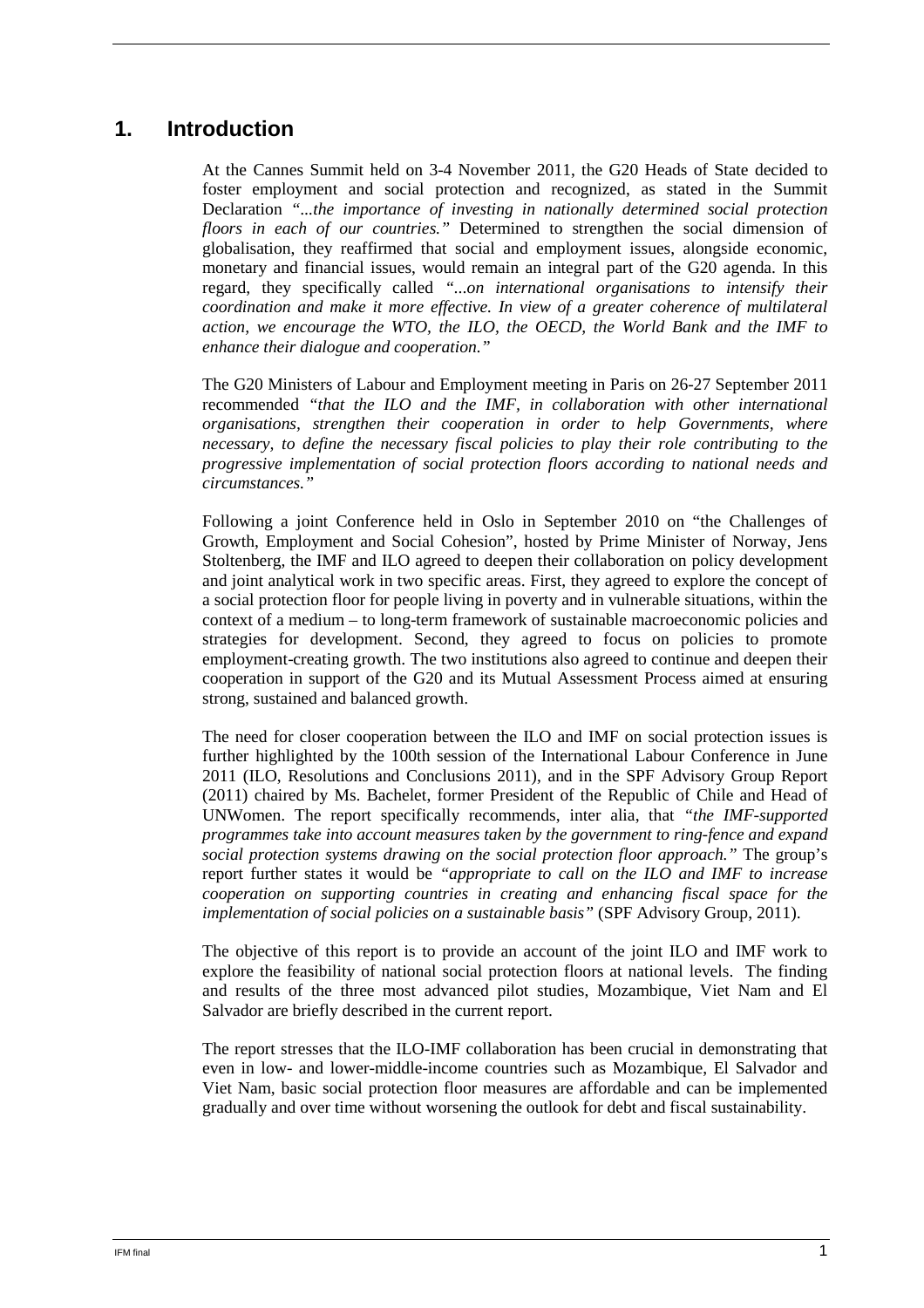### **Closing the social security gap**

A strong consensus has been emerging over recent years that that well-designed social protection systems and sound economic performance can and do coexist. In fact, it is increasingly evident that adequate social security is by no means the consequence of economic growth – it is a prerequisite for this growth.

While substantial progress has been made during recent years, the extension of social protection remains one of the main challenges for balanced economic growth and social cohesion during the coming decades. For a long time it was assumed that in middle- and low-income countries social security coverage would increase in line with economic development; yet this expectation proved to be misplaced. In many countries, the growing incidence of informal work led to stagnant or even declining rates of coverage. As a result, the great majority of the world population still lacks access to social security coverage (ILO World Social Security Report 2010/2011).

Not only for middle – and low-income countries, the first priority today is to provide the 75-80 per cent of the excluded population with some form of social security that allows them to live without fear of losing their livelihood.

In order to close this gap, promising policy innovations have emerged in recent years, largely from the global South. More than 30 middle- and low-income countries have already successfully taken measures to introduce elements of national social protection floors in the form of cash transfer programmes or programmes enabling wider affordable access to health care. Practically all the other countries either have in place various smallscale pilot schemes or debate their social protection strategies. Also promising is the growing understanding of the importance of social protection in national debates and within the international development community. There is also more and more cooperation between the different international agencies involved as well as among the countries themselves: South-South cooperation in the area of social protection has strengthened significantly over the past few years.

### **A renewed global interest in social protection**

The role of social security systems as an automatic stabilizer during crises has been widely acknowledged during the present global financial and economic recession. There is now compelling evidence that countries with effective social security systems, can react quicker and more effectively to a crisis. The global financial and economic crisis has also shown that the most effective social security instruments to mitigate the social fall-out of the crisis are the introduction or extension of unemployment or partial unemployment benefits. ILO studies have revealed that the increased expenditure on social and economic stabilizers has helped to save as many jobs worldwide as discretionary ad hoc stimulus packages (ILO Accelerating a job rich recovery in G20 countries, 2010).

As a consequence of the global social situation, historical experience and the impact of the crisis on social and economic stability, social protection moved up on the global policy agenda.

The outcome document of the Millennium Development Goals Summit, adopted by the General Assembly by consensus on 22 September 2010, considers the social protection floor concept to be among successful policies and approaches. It states that "promoting universal access to social services and providing social protection floor can make an important contribution to consolidating and achieving further development gains" (United Nations General Assembly, 2010a, p. 5).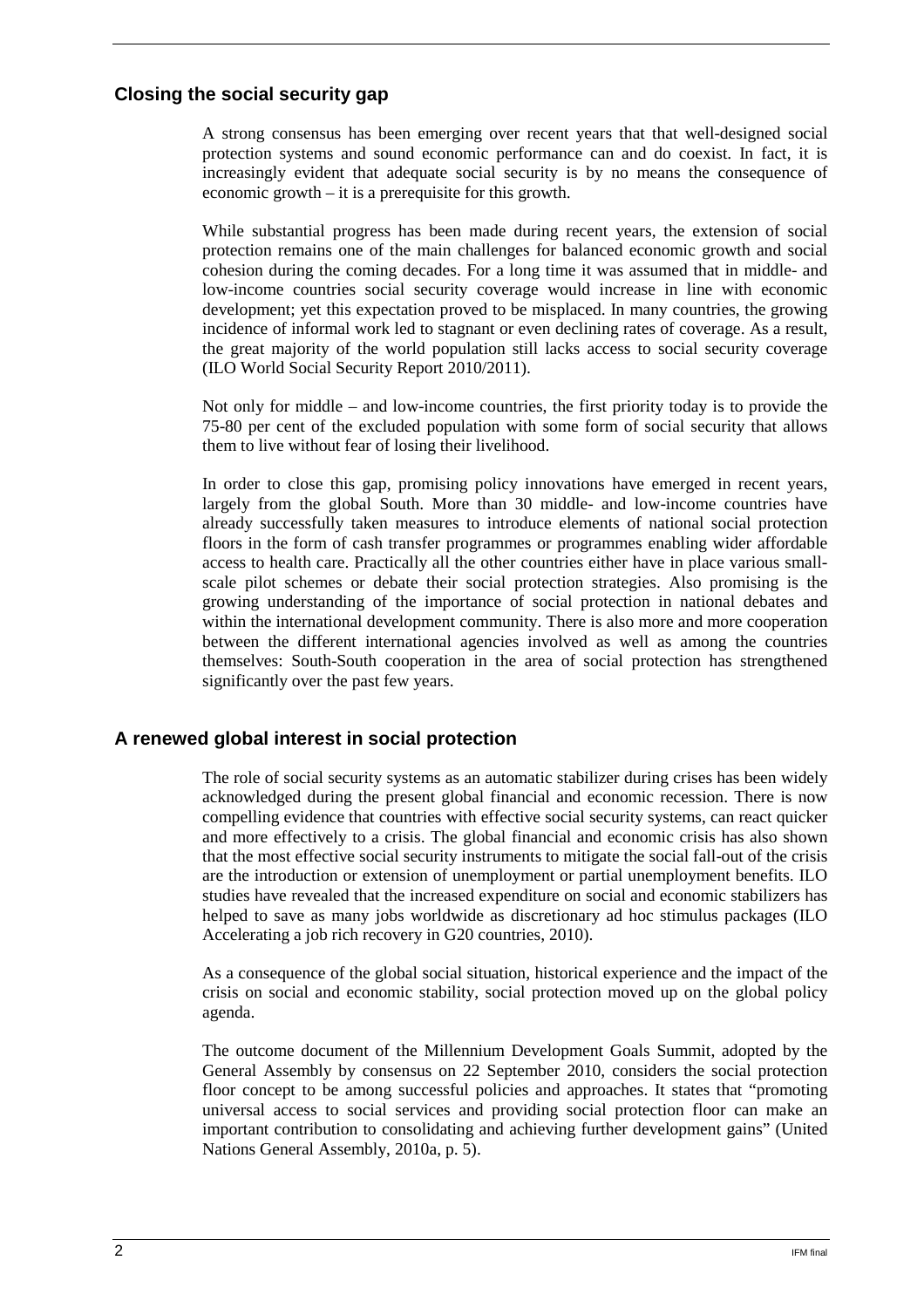Building on the impetus of the SPF Initiative, the tripartite constituents of the ILO chose the symbolic opportunity of the 100th Session of the International Labour Conference in June 2011, to reconfirm the role of social security as a human right and a social and economic necessity for countries at all levels of development. Consequently, a new a new international standard on national social protection floors will be discussed at the 101th Labour Conference in June 2012 (see ILO Report IV 2A and 2B, 2012).

Other international organizations, such as the EC, the World Bank, UNICEF and the WFP are presently preparing new social protections strategies or have already launched theirs (World Bank 2012 and UNICEF 2012) recently. The most tangible outcome, however, of the renewed international interest in social protection was the UN's Social Protection Floor Initiative.

#### **Box 1. Activities of the UN SPF Initiative**

Since its launch the Initiative has developed and undertaken activities in a number of interacting areas:

*1) Country support* 

The Initiative is supporting a growing number of countries in their endeavours to build or further develop their national social protection floors. At the country level, the Initiative operates through joint SPF task forces or working groups working on social protection, comprised of UN agencies and development partners present in the country and national sector groups. These have been constituted in, for example, Haiti, Benin, Burkina Faso, Mozambique, Thailand, Indonesia, Rwanda, Togo and Viet Nam. The lead is normally taken by the agency that leads the UNDAF work on social protection (e.g. in Burkina by UNICEF, in Mozambique and Viet Nam by ILO, in Togo joint leadership by ILO, UNICEF and WB, in Senegal and Haiti joint leadership by ILO and UNICEF, and in Rwanda joint leadership by ILO and WHO).

Depending on the country context and what is needed, support is provided through different activities including: awareness raising; social protection stocktaking; needs and gap analysis; priority setting; SPF policy formulation; social dialogue; facilitating consensus building; costing of SPF benefits; fiscal space analysis; social protection training; design, administration and implementation of benefits; as well as monitoring and evaluation of SPF policies and schemes. In total, there are about 25 ongoing country advisory activities of different levels of intensity. Further requests from about 5 to 6 countries are in the pipeline.

*2) Development of analytical tools* 

To support country advisory activities the Initiative has developed a set of analytical instruments that provide the factual bases for national dialogues on alternative policy options, implementation priorities and the phasing-in of SPF policies:

- A procedure to assess the state of national Social Protection Floor Policies and identify coverage gaps building on national tripartite consultations.
- An ILO-UNICEF costing tool that allows users to estimate the cost of different social protection measures. The tool is accompanied by a tutorial explaining each step.
- A rapid assessment protocol (RAP), developed by the ILO in close collaboration with UNICEF, that enables users to evaluate the cost of steps that could be taken to close social protection coverage gaps. The construction of the model goes hand in hand with a national dialogue process involving national authorities and other actors dealing with social protection. The tool further provides a basis to discuss and simulate alternative financing options and fiscal space.
- A static micro-simulation methodology that allows to assess the theoretical impact of alternative benefits on poverty headcounts and the poverty gap on the basis of household survey data.
- *3) Capacity building*

Strengthening national capacities is a key prerequisite to enable countries to implement social protection floors. The Initiative, i.e. staff members of a number of different agencies, jointly with the ILO's International Training Centre (ITC) in Turin, conducts national, sub-regional and inter-regional training for officials from governments or national social security institutions on the design and implementation of SPF policies and benefit schemes.

The SPF-I supports countries in their efforts to provide access to essential social services and social transfers to everyone, paying particular attention to vulnerable groups including informal sector workers, children, pregnant women, migrants, people affected by HIV/AIDS, populations exposed to adverse external effects like natural hazards or extreme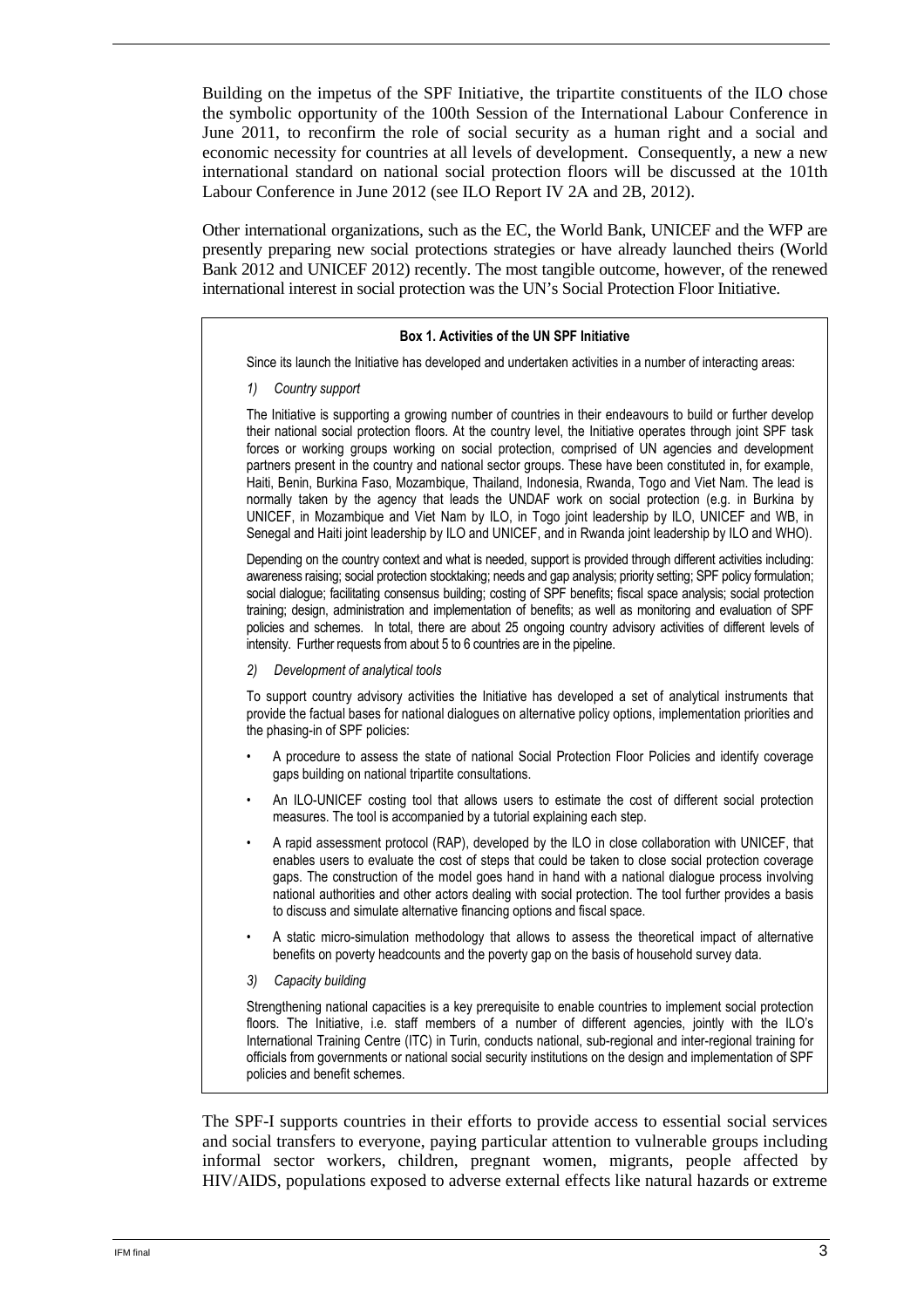climate phenomena etc. It is not a one-size-fits-all social policy approach. Rather, it seeks to ensure that all people have access to social transfers in cash or in kind or legal entitlements that guarantee access to a minimum set of goods and services and hence create a minimum of income security for all, by establishing minimum performance standards of national social protection policies. Depending on priorities and resources, countries may build of higher levels of social security simultaneously with the investment in their national SPF.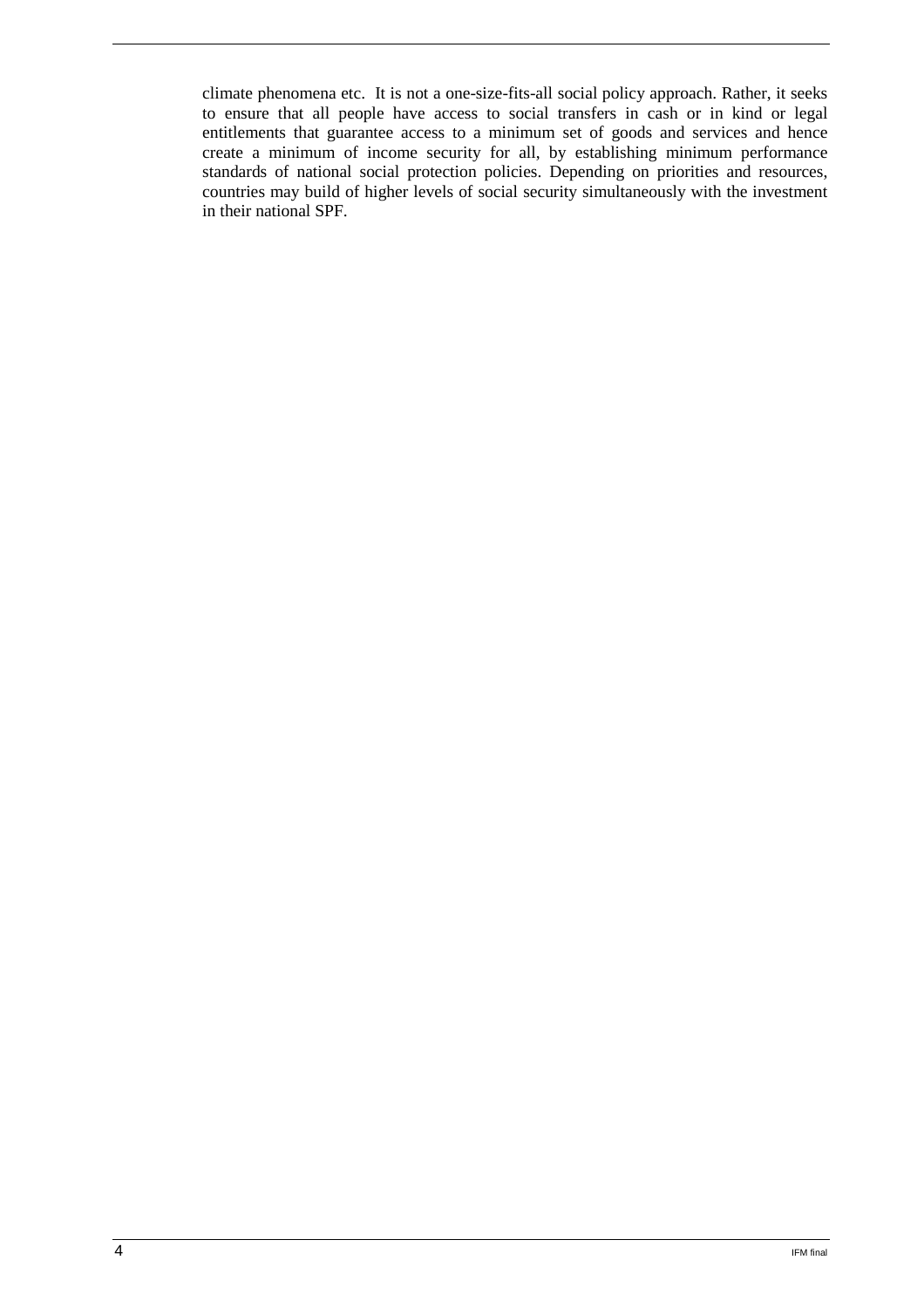# **2. The Social Protection Floor Pilots**

Following the Oslo agreement in September 2010, the ILO launched several Social Protection Floor costing exercises in countries which had requested assistance in developing and implementing a social protection floor. For these exercises, a new costing tool - the Rapid Assessment Protocol (RAP) – was developed by the ILO for the SPF Initiative coalition based on previous experiences with the ILO-UNICEF costing tool. The tool was developed to assist countries to explore the feasibility of adopting national SPFs, assess different policy options, and guide policy makers in their endeavour to expand social protection, as well as to assist in the identification and allocation of fiscal resources required to support the expansion of social programmes. The findings of the national costing exercises were reviewed during an ILO-IMF Workshop in March 2011. This resulted in sharing of information, analyzing and commenting on the methodology of the studies and checking the adequacy of the data base and the viability of the economic assumptions for projection. In one case (Mozambique), the IMF and ILO (in collaboration with UNICEF and other SPF Initiative members), jointly conducted the costing exercise and provided joint policy recommendations to the government. In December 2011, the most advanced country studies, El Salvador, Mozambique and Viet Nam were presented and discussed by the ILO and the IMF, as well as the respective government representatives, in a workshop hosted at a Brookings Institute in Washington as part of the activities of the SPF Advisory Group. The studies are to be published during 2012 (the Viet Nam study in May) as working papers, while the dialogue processes with the governments continue. This section presents the main findings of the three country pilots.

## **A. Working modalities/principles**

Central to the successful introduction and maintenance of a social protection floor is the question of its affordability and fiscal sustainability – whether there exists sufficient fiscal space to finance an appropriate package of basic social protection measures and to scale them up over time, while ensuring the proper balance with other policy objectives that compete for the same resources. The cost of each measure must therefore be carefully determined and matched with the assessment of the available fiscal space and its projected evolution – this will include an analysis of the scope for expanding fiscal space through the mobilization of additional domestic resources, improved expenditure efficiency and the reallocation of resources within the existing fiscal envelope, or the mobilization of additional predictable external resources.

The methodology of the SPF Initiative pilot cases was designed to address these questions. In a first step, the UN, upon a country's request, will launch an assessment and costing exercise. The ILO, or depending on the country context another member of the UN SPF Initiative active in the field of social protection policies, will lead the exercise, in collaboration with national stakeholders and the other members of the SPF-I Coalition, and assesses and compiles all available data on the existing system of social protection in the pilot country—its cost, coverage, and impact, as well as gaps in effective protection. Based on this assessment, viable country-specific reform options and appropriate new policy measures are identified and their cost and feasibility are projected, using assessment tools such as the Social Protection Expenditure Reviews (SPER) and the Rapid Assessment Protocol (RAP).

The cost of introducing specific basic social protection measures is evaluated and projected over the long term, based on country-specific demographic parameters, as well as key macroeconomic and financial parameters. In addition, the impact of the selected protection measures on reducing poverty, enhancing individual resilience and contributing toward greater social equity is also assessed. The feasibility and sustainability of each of the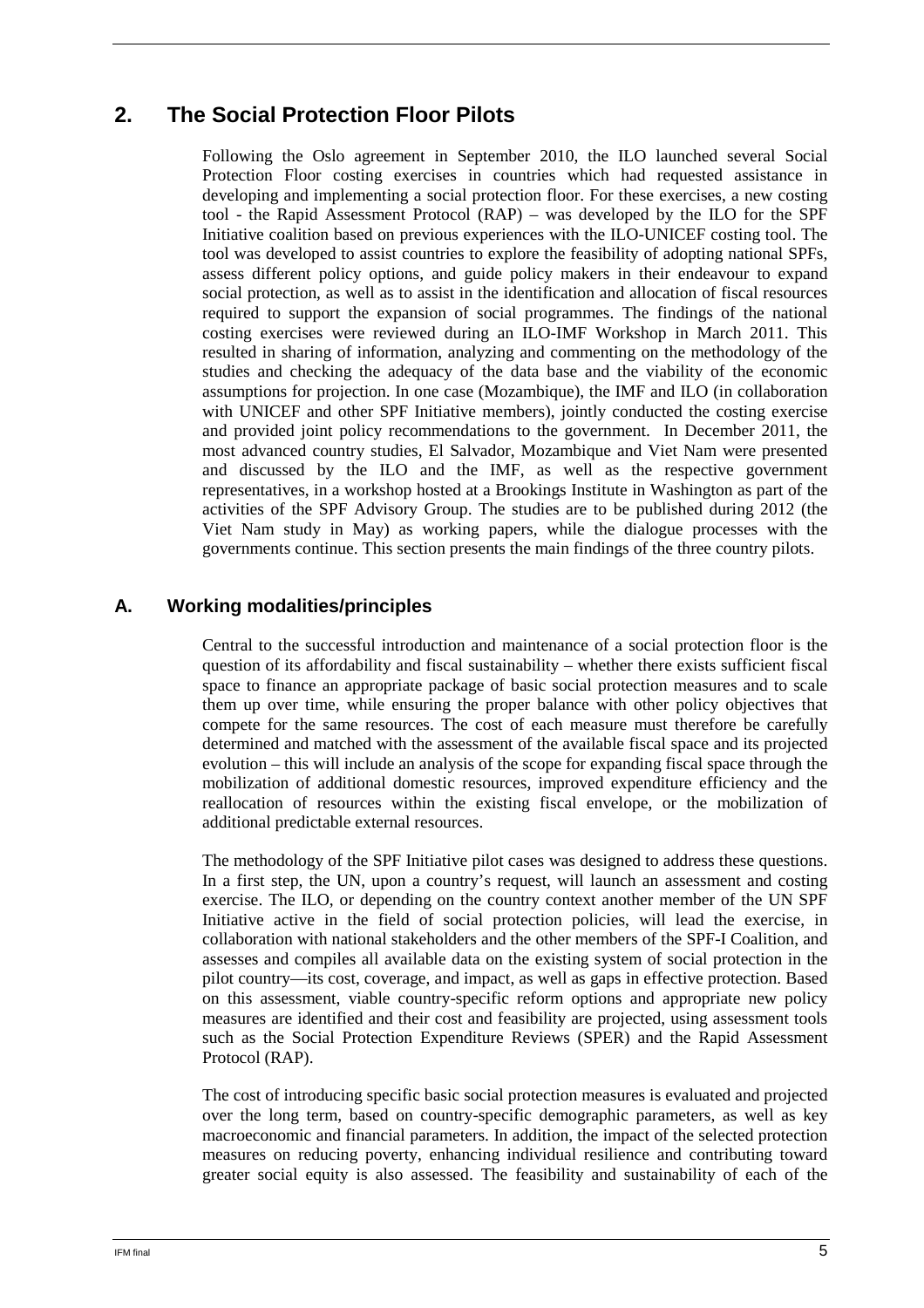identified options are assessed within the macroeconomic and fiscal framework and the analysis of existing and projected fiscal space provided by the IMF. This framework includes the near-term projections of key macroeconomic variables (economic growth, inflation, fiscal revenues, expenditures and deficits, public debt, and external and domestic financing), as well as longer-term projections drawn from the long-term macroeconomic framework underpinning the debt sustainability analysis for each pilot country.

The scope for expanding available fiscal space through overall economic growth, improvements to domestic revenue mobilization, greater expenditure efficiency or expenditure reallocation, or recourse to additional external financing is discussed. This helps to identify the scope for funding additional social protection measures on a sustainable basis, and to progressively expand their coverage and introduce additional measures over time.

The design of the pilot studies reflects several important features of the Social Protection Floor Initiative as defined in the SPF Initiative Manual (ILO, WHO et.al, 2009), the SPF Advisory Group Report (2011) and in accordance with the Conclusions of the 100th Session of the ILC in 2011. First, country studies are *demand-driven* – the assessments are undertaken at the request and with the cooperation of the government authorities, reflecting their interest in improving the fabric of social protection. This ensures the buy-in and political will that are essential for implementation, which is led by a national social protection task force comprising all key domestic and external stakeholders. Second, the framework is *non-prescriptive and tailored to specific country circumstances*. National social protection floor development processes are country-led and -owned, and the ultimate responsibility for the implementation of national social protection floors rests with national governments and parliaments. Policy and reform options and their financial implications are presented for discussion with the government authorities. The studies can further be used as a basis for national stakeholders to negotiate with the various ministries or they can feed into the national and social dialogue processes on the identification, prioritization and sequencing of social protection provisions. Ultimately, however, it is the government that decides which elements of the proposal to adopt, if any. Third, the SPF Initiative provides an explicit framework for the coordination of the activities of all actors, helping to deepen the coherence of their different approaches and policy advice in various areas and across different sectors, as well as the *coherence of these approaches with national social protection policy and overall development priorities.* All activities to support the various national processes are undertaken in close collaboration with the various UN agencies and other major stakeholders (donors, INGOs, other financial and technical development partners, etc.) of the Social Protection Floor Initiative active in the given country. The strategy for implementation will rely on a participatory approach and support national dialogue. And finally, *implementation is flexible* — the various elements of the social protection floor are individually costed and can be implemented gradually and progressively scaled-up over time, consistent with the availability of sustainable financing and the necessary institutional arrangements.

## **B. Three Pilot Studies**

### **Mozambique**

The collaboration process

The Mozambique study is a joint UN-IMF exercise (the ILO in collaboration with UNICEF leads the costing exercise and the IMF the fiscal analysis) to support the government on the design of the new package of programmes that forms the basis for the implementation of the National Basic Social Security (NBSS) Strategy. This package constitutes the core of NBSS Operational Plan approved by the Council of Ministers in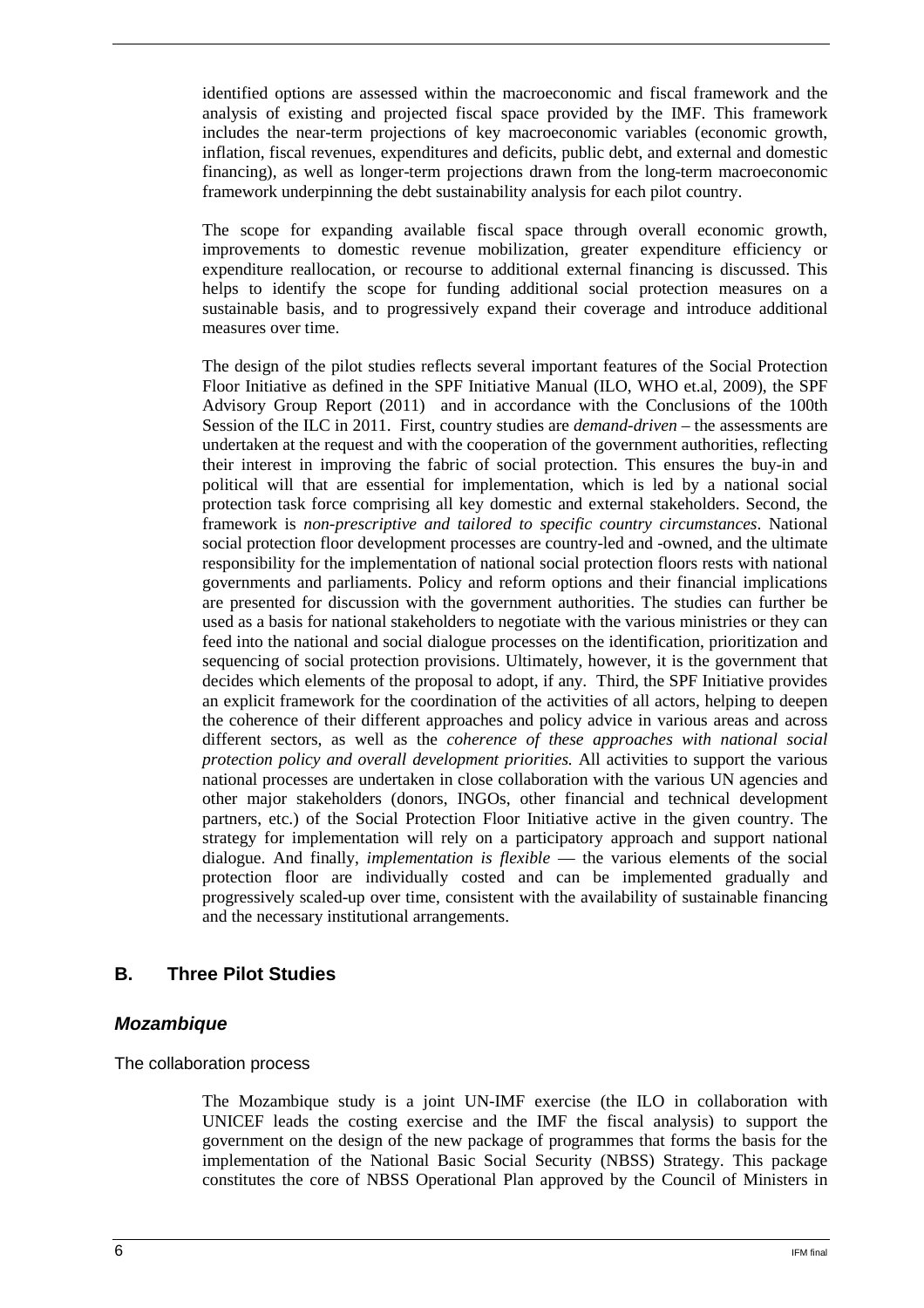September 2011. Thereafter, both parties have been working with the objective of documenting the key elements of the on-going policy reform and exploring the technical and financial arguments underlying the policy options that are presented in the Operational Plan. The study includes simulations and cost projections for the period covered by the policy documents approved by the Government (2011-2014) and it already includes some options for the policy dialogue post 2014. Drawing partly on the on-going discussions in the country and on policy recommendations indicated in a 2011 Social Protection Assessment of the World Bank, the study analyses different options to gradually expand the coverage of existing gaps towards the implementation of a comprehensive Social Protection Floor in Mozambique.

In what appears to be emerging as a standard procedure, the UN is leading the costing exercise and developed the various benefit scenarios according to the national priorities and the recently approved NBSS strategy, helped by macroeconomic and general government operations data provided by the IMF for the model. The IMF led the analysis on the creation of fiscal space for government priorities in a medium-term fiscal framework, which is consistent with the maintenance of macroeconomic stability and longterm debt sustainability.

In close coordination with the UN, the IMF strongly advocated the need to increase budget allocations for the implementation of the new NBSS Strategy during semi-annual IMF review missions under Mozambique's economic program supported under the Policy Support Instrument (PSI). Key commitments on social protection have been firmly embedded in the PSI program documents since 2011. IMF and ILO representatives were called by the Council of Ministers for briefings on the relevance and sustainability of Social Protection in Mozambique. Together with other advocacy actions, these made an important contribution to the government's decision to increase Social Protection domestic allocations by 40 per cent, reaching ¼ per cent of GDP, in the 2012 budget. The government also committed to increase budget allocations over the next few years to 0.8 per cent of GDP.

This increase should be sufficient to cover the government's ambitious targets in terms of beneficiaries, although the significant demands on building capacity to roll out the social protection floor throughout the vast country could delay somewhat the achievements of the targets. The government indicated that it would continuously monitor and reassess the implementation and resource needs. Moreover, the IMF and the ILO have also liaised very closely with other development partners to foster closer coordination and to scale up the requisite complementary financing. In particular, discussions are well advanced towards the creation of a common fund that will support financing and capacity building for the roll–out of the social protection programs. Finally, the ILO and IMF intend to maintain their partnership and dialogue during 2012, inter alia through the co-organizing a Conference on Social Protection (jointly with the Government, the World Bank and the UE).

The IMF is also collaborating in the finalization of the paper "Towards a Mozambican Social Protection Floor – Consolidating a Comprehensive Social Protection System in Mozambique – Analysis of Policy Alternative and Costs" which is planned to be published as an ILO ESS working paper. The IMF intends to also produce a working paper describing the exercise, but with greater emphasis and detail on the calculation of the fiscal space and the macro linkages, complementing the first paper.

Currently, the ILO is working with the Government on the production of a user-friendly version of the costing tool, to allow its use on the production of government plans. Indeed, the government is already using this tool to ground the discussions on the increase of the benefit levels for 2013. The tool will also be used for capacity building purposes as part of a training module.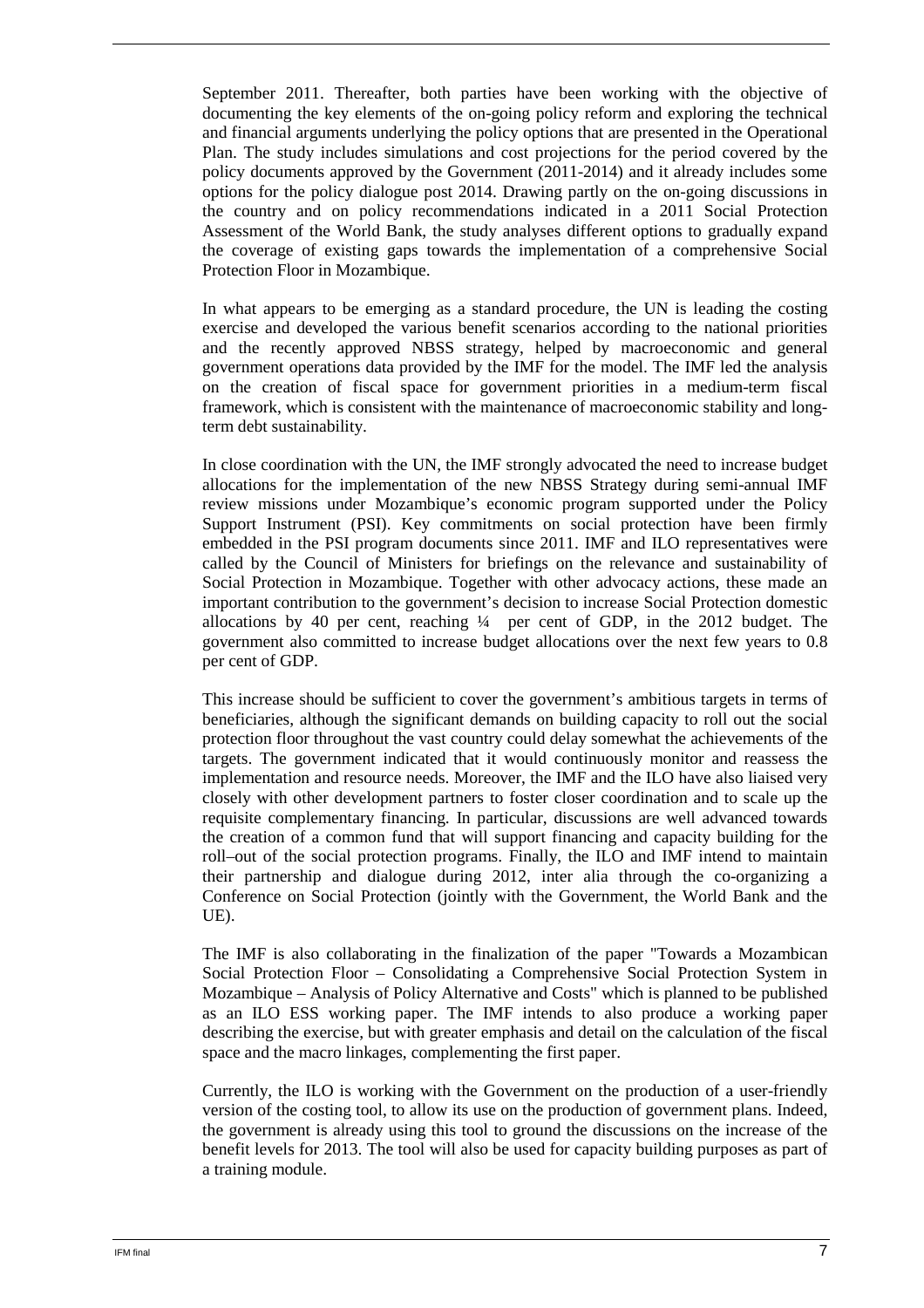The collaborative work done by UN, IMF, WB and development partners has been critical in leading the policy dialogue that resulted in the adoption of the new Operational Plan and is guiding the implementation phase, based on support provided to the government efforts to increase its delivery capacity. At the same time, it had important implications in the way that social protection gained new space in national discussions.

Regardless of the partners collaborative approach, the most important feature behind the recent years strides towards a National Social Protection Floor has been the strong Government leadership. Throughout the process, decisions were built on solid technical bases (the costing exercise and the vulnerability analysis jointly done with the WB are two good examples) and reinforced by a wide consultative process.

#### Findings and results of the study

Mozambique experienced high growth (7-8 per cent growth) over the last 10 years, but did not reap the benefits of the growth in social and fiscal terms. While considerable fiscal space has been created, it was largely channelled to address the country's enormous infrastructure needs. At the same time, poverty rates have remained largely unchanged. Indeed, the release of the latest poverty figures, together with the 2010 riots in reaction to food and fuel price increased, were important elements to trigger the government interest in Social Protection, creating the ideal momentum for this study to take place.

The study estimates the costs and projections of five different scenarios (A, B, C1, C2 and C3). Scenario A is the current Government proposal as defined in the Operational Plan 2012-2014, and extended till 2022. With the RAP, the projected costs of the recently approved government plan are simulated based on several assumptions that were made including on the projected take up rate, the estimated increase in eligible target group due to demographic changes, and the anticipated administrative costs. The simulation exercise for scenario A shows a steady increase in the budget allocation that keeps costs up to a maximum of 0.8 per cent of GDP.

This scenario is consistent with the medium-term fiscal framework underlying the authorities' economic program with the IMF. As such, it is consistent with macroeconomic stability and debt sustainability. The study replicates the IMF's analysis on the available fiscal space and its use for social protection purposes. Under the analysis, social protection under the NBSS strategy would increase from 0.25 per cent of GDP in 2012 to 0.8 per cent of GDP in 2016, and possibly even higher after that, depending on the implementation capacity and government objectives, facilitated by an expected increase in revenues and the phasing-out of the costly and ill-targeted fuel subsidy, which is expected to be completed in 2012.

Over time, additional resources could become available, which could possibly be used to expand the social protection programs. In particular, the possibility for taxing extractive industries which are currently contributing marginally to government revenues despite large profits seems most promising, although further work in setting up the appropriate fiscal regime is needed. In any case, additional revenue will not automatically go to social protection alone. There are significant needs across all sectors and the government's priorities include increasing investments in infrastructure. Moreover, further donor support could be galvanized, although aid flows are on declining trend.

Scenario B is a scaled up alternative of the current government plan. Under scenario B, benefit levels of certain transfers are increased, the calculation method of one of the benefit levels is revised, and coverage of another transfer is expanded in urban areas. The new amounts and figures are introduced in the simulation from 2013 onwards. The costs at a maximum are estimated to be approximately 1.6 per cent of GDP in 2021. However, as the major stake of the coverage increase will take place within the public works programme,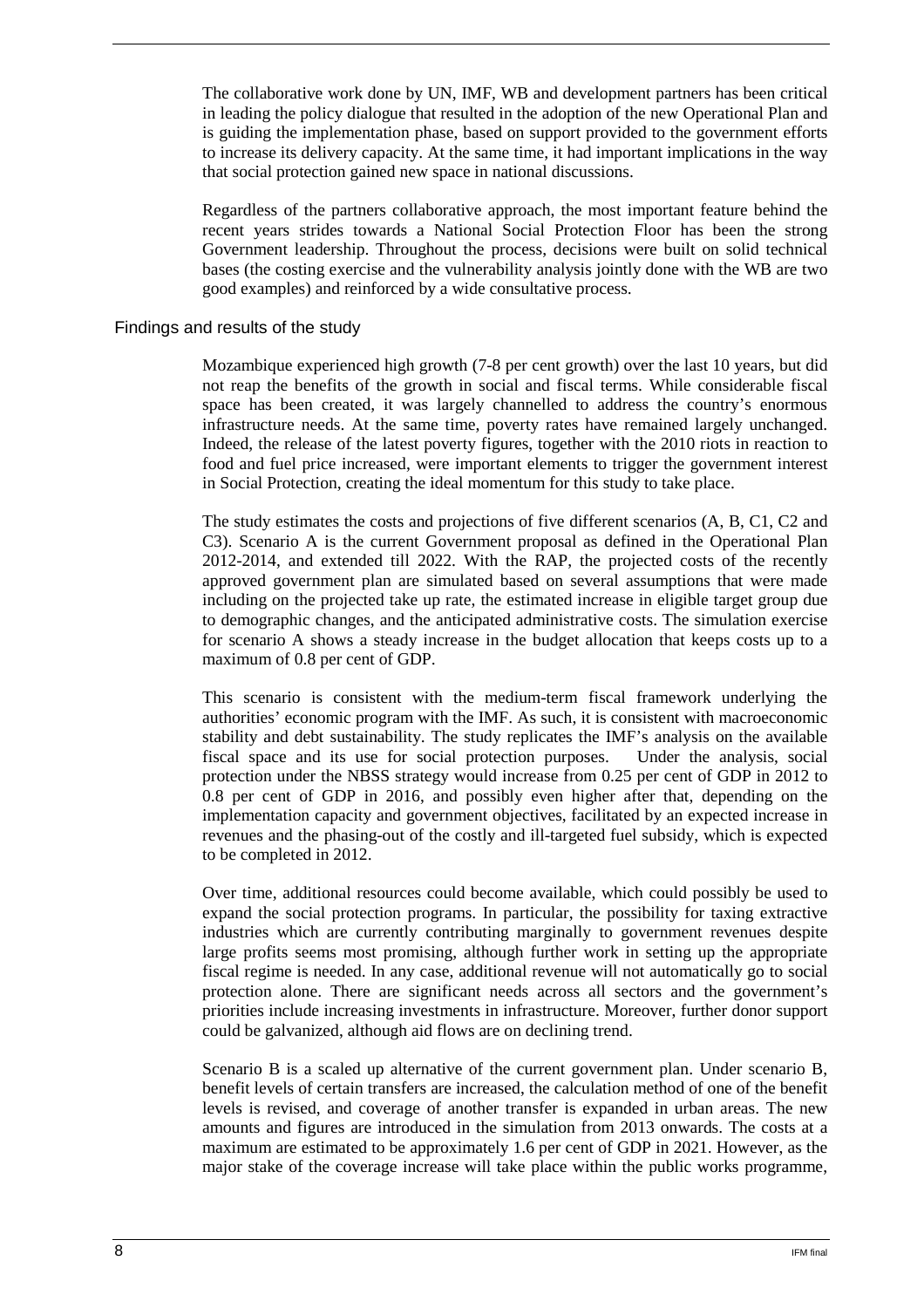the paper recognized the fact that from an operational perspective it might be challenging to increase the number of beneficiaries above a certain level.

Scenario C1, C2 and C3 can be seen as a proposal to deal with this challenge. Its proposals are presented for the period after 2014 as the current Basic Social Security Strategy ends in 2014. The different scenarios are also aligned with some of the recommendations from the World Bank Mozambique Social Protection Assessment of 2011, mainly by using the existing basis to articulate the social protection floor around two main pillars: a social pension and a child benefit focussed on the poor. Within C1 and C2 the transfers keep targeting households. In contrast with all the previous scenarios, on C3 the system targets individuals. The estimated maximum cost of the C1 scenario is 1.4 per cent of GDP, 2.5 per cent for C2 and 2.75 per cent for C3, all in 2022.

The costs of the proposed scenarios are substantial but not higher than other similar benefits in other countries such as South Africa. Moreover, most of the Scenarios maintain its costs within the potential fiscal space available according to IMF projections.

In light of the above, it appears that on the basis of financial affordability, the government could have the space to foresee a significant expansion of basic social security programs, possibly beyond what is currently being proposed in INAS recent Operational Plan for Basic Social Security.

Nonetheless, the implementation challenges are enormous. With the support of the World Bank, the UN and bilateral partners, the government aims to enhance its management and information system, including a single registry, new payment modalities, and new processes of identification and selection of beneficiaries and monitoring and evaluation mechanisms. It will also seek to reinforce its operational capacity at the district level, and is assessing the possibility of obtaining further donor resources, through the creation of a common fund which is currently being discussed. Should these challenges be overcome, progressively building a Social Protection Floor in Mozambique, adapted to the context and country pace, could be affordable and implemented in a way that does not threaten fiscal sustainability.

### **Viet Nam**

#### The collaboration process

The Viet Nam study was launched to support the implementation planning of the social protection strategy in Viet Nam by using the SPF approach and tools. The exercise began with a rapid assessment mission in January 2011 aiming at starting the national dialogue on the implementation of the social protection strategy in Viet Nam between Vietnamese stakeholders and the UN system. During that mission the ILO met with the IMF representative present in Viet Nam. The ILO also coordinated efforts with the IMF in Washington who shared its most recent data resulting from a mission in February/March 2011. An exchange took place during the workshop in March 2011 in Geneva. The IMF on that occasion provided data on long term projections and comments. A revised version was presented in December 2011 at the Brookings Institute Seminar in Washington. Finally, the study was finalized for publication (planned for May 2012) taken into account the comments from the government as well as the IMF.

#### Findings and results of the study

The last decade has seen the development of a fairly extensive set of social protection policies in Viet Nam including a social insurance scheme mandatory for workers, a health insurance system for both formal workers and the poor and vulnerable through various strategies and several social assistance benefits targeting vulnerable groups excluded from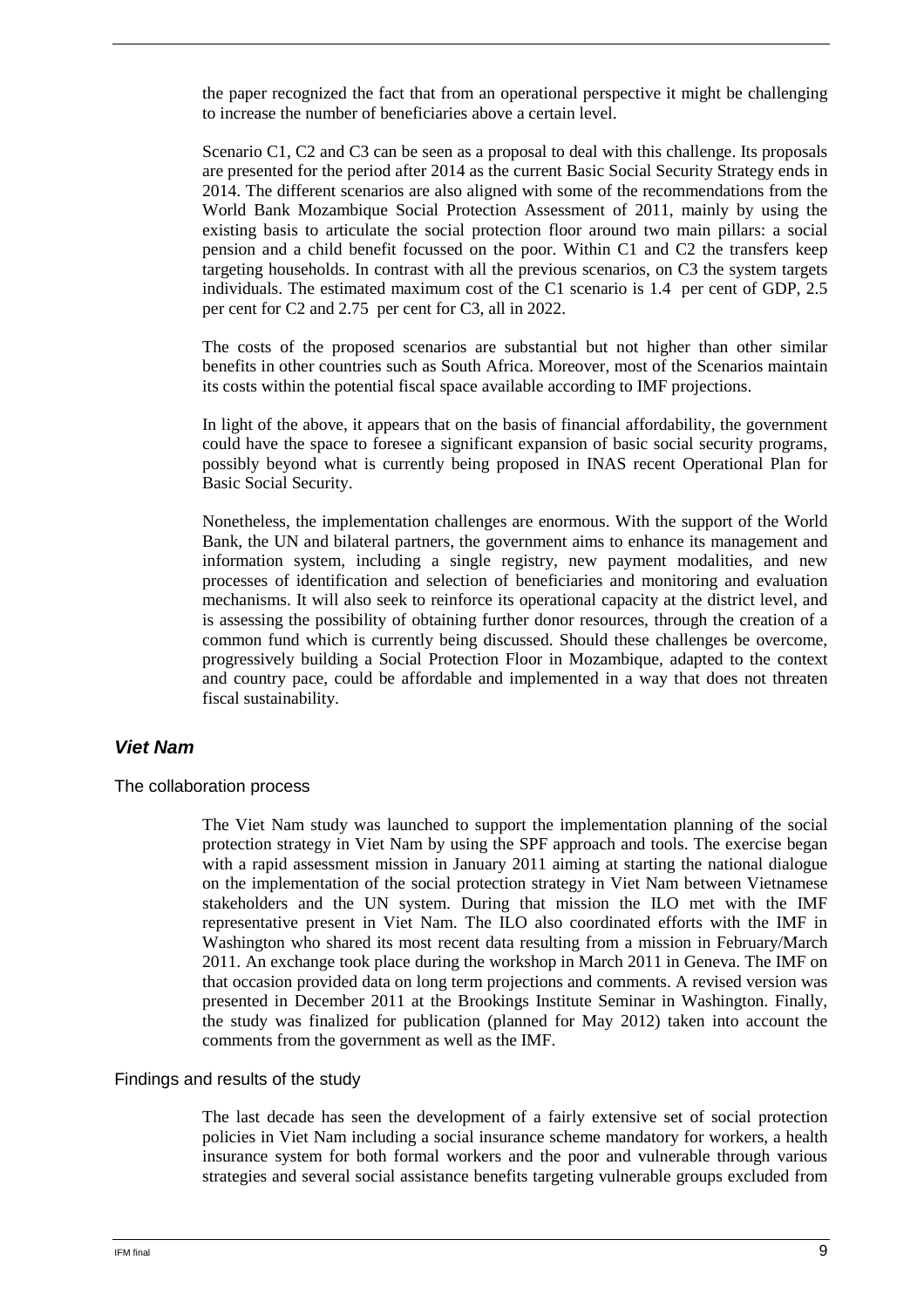the labour market. Finally, Viet Nam embedded several social protection interventions within different National Target Programmes (NTPs) targeted to specific vulnerable groups, areas and sectors to provide access to basic social services.

The Ministry of Labour formulated a draft Social Protection Strategy (2011-2020) in order to further develop the national social protection system. The strategy embraces not only social transfers but brings into a consistent and comprehensive framework labour market policies, social insurance policies, health-care policies, social welfare/assistance, poverty reduction programmes and access to public social services.

The ILO, on behalf of the global UN SPF Initiative, assessed the existing social protection system of Viet Nam and designed several alternative scenarios, using the RAP to estimate the costs of closing the SPF gaps. For each scenario, some assumptions were made on the design of the schemes (types and levels of transfers in cash and in kind) in order to be able to estimate the costs.

For the elderly, an enhanced social pension was suggested, by increasing the benefit level from the current level, VND270,000 (around US\$13) to the poverty line, VND400,000 (US\$19.4) in rural areas and VND500,000 (US\$24.2) in urban settlements. Furthermore, the age threshold was lowered from 80 to 65 years. Gradual implementation and two different scenarios were assumed: one providing the social pension to people not covered by the formal pension, with a maximum cost of 0.6 per cent of GDP; and another providing 50 per cent of the benefit to those receiving the formal pension as a step to building a universal non-contributory scheme; the latter would cost up to 0.8 per cent of GDP. A social pension would reduce poverty among the elderly population from its current level of 14.5 to 12.2 per cent.

In addition, a package for children under 16 years old, composed of an allowance of between 25 and 50 per cent of the minimum wage, additional education services and one meal per day, was suggested for gradual implementation over five years. The ILO designed two scenarios for poor children: one benefit capped to two children per household, which would cost 0.47 per cent of GDP; and another without any ceiling, with a maximum cost close to 0.87 per cent of GDP by 2016. The former would reduce child poverty from 20.8 to 12.2 per cent, while the latter would cut it drastically to 2.2 per cent. Obviously, the difference is explained by the high number of children in poor households.

Finally, for the working-age population, the ILO proposed the gradual implementation over four years of an employment guarantee of 100 days, similar to the Mahatma Gandhi National Rural Employment Guarantee Act of India, combined with social assistance for the disabled and training services to facilitate return to employment and the creation of micro-enterprises. This benefit would reduce the working-age population poverty rate from 12.1 to 5.3 per cent and the disabled poverty rate from 25.8 to 9.4 per cent, with a maximum cost of 1.14 per cent of GDP.

With gradual implementation, the cost for all three benefits (pension for the uncovered elderly in the "cheapest version", targeted child benefits for all poor children. and workingage benefits) would peak around 2016, once fully implemented for the working-age benefit and child benefit and with the retirement age reduced for the uncovered to 72 years old. The total cost of the entire package declines from a peak of around 2.33 in 2016 to 2.3 per cent of GDP in 2020.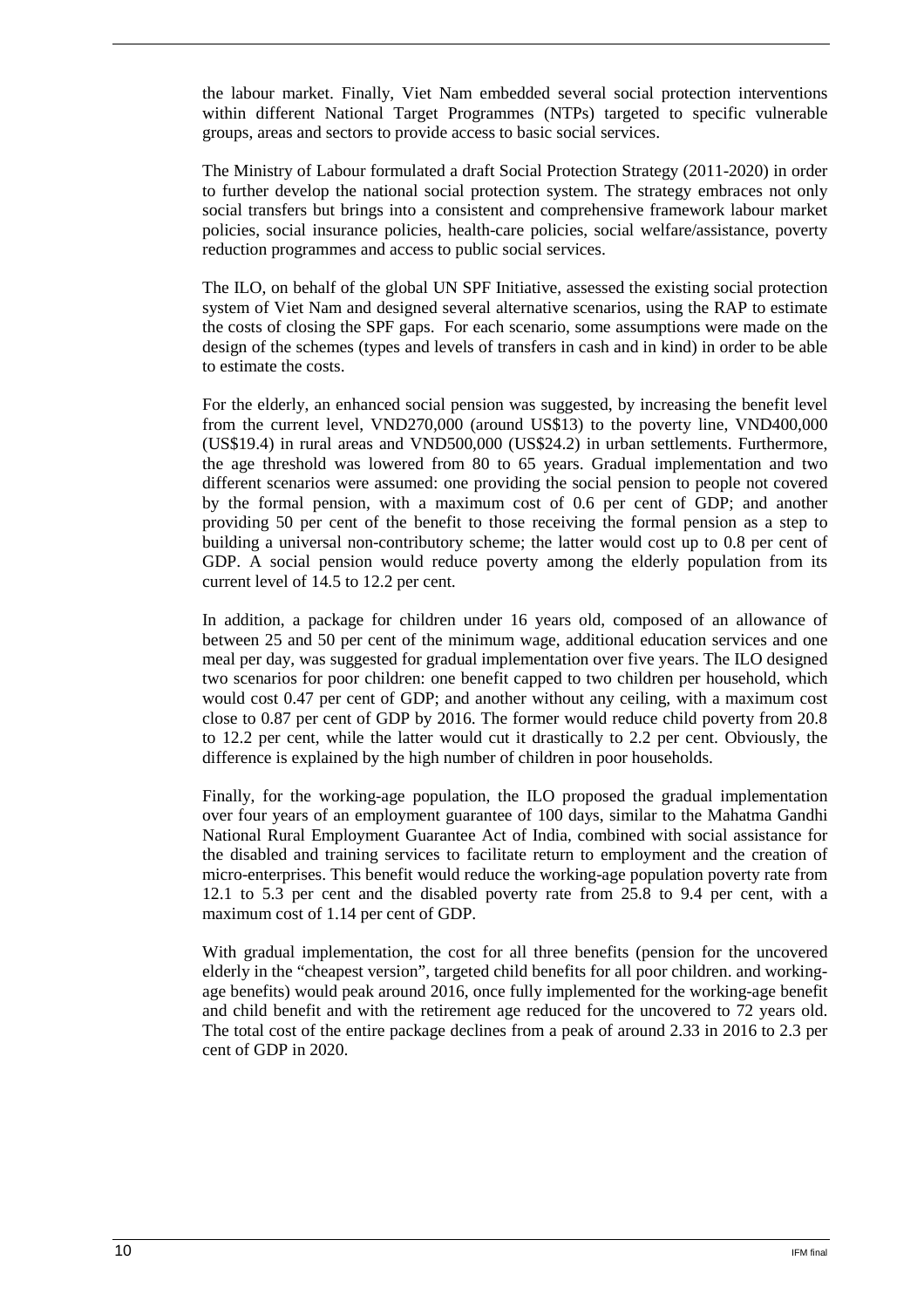**Figure 1. Intermediate scenario. Old-age pension for elderly not covered by contributory scheme, child benefit for all poor children, working-age income security** 



#### **Figure 2. Simulation of impacts on poverty gaps of the different SPF benefit components**



The possibility of adding SPF benefits that will close coverage gaps within the next four years appears unlikely, especially in view of the latest government announcements indicating that Viet Nam might have to go through a longer recovery period than was assumed last spring. However, fiscal space may be opening up around the middle of this decade that would allow a gradual strengthening of various elements of the SPF in addition to the health gaps that are being closed during the first half of the decade. None of the individual measures appear so expensive that they could not be introduced without increasing the annual deficit to more than 3 per cent, provided the level of overall revenue were to be restored to its pre-crisis level.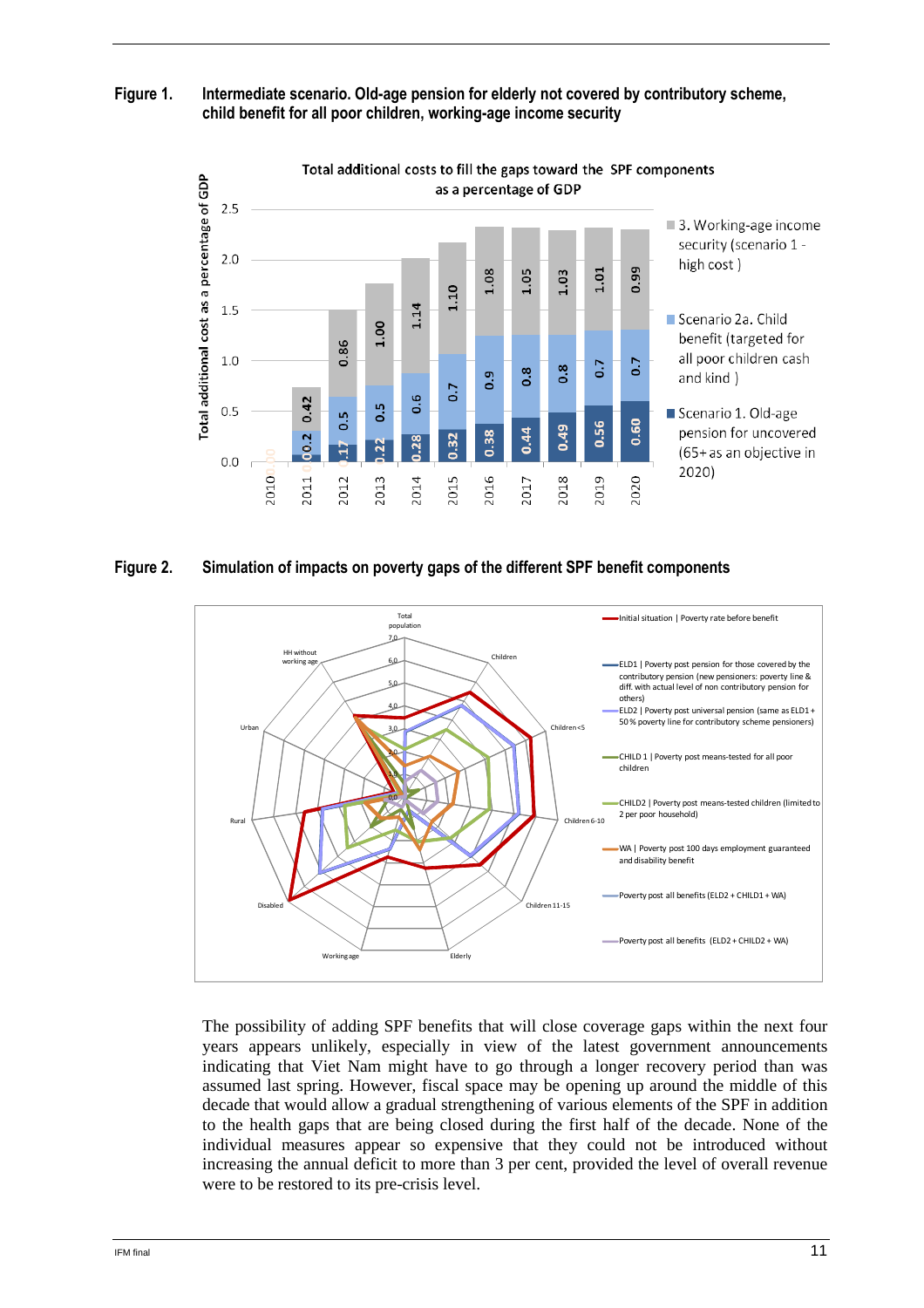### **Figure 3. The impact of filling the SPF gap on the General Government Deficit – Intermediate scenario**



Additional interest payments ("intermediate scenario")

Working-age income security

■ Scenario 2a. Child benefit (targeted for all poor children cash and kind)

■ Scenario 1. Old-age pension for elderly not covered by contributory scheme (65+ as an objective in 2020)

General government fiscal balance (IMF) - status quo

Some degree of underestimation of revenues also seems to have occurred during recent years, which may indicate further space for the extension of benefits. In addition, the comparatively low share of the government budget that is presently spent on social protection may indicate that some fiscal space could possibly be freed over the years by shifting expenditure away from other uses (see figure 5). At least the low and declining state social expenditure ratio should provide some justification for undertaking an overall budgetary review within the next few years. A combination of increased personal income tax, which is currently very low, by 1.3 per cent of GDP and a 1 per cent increase of the value-added tax rate could already cover the cost of the most SPF modest scenario.





To sum up, Viet Nam has already introduced substantial elements of its social protection floor and is pursuing determined policies to close the health coverage gap within the next four years. The study estimates that the SPF gap could be gradually closed progressively over the next 10 to 15 years without a major increase of overall revenues compared to precrisis levels.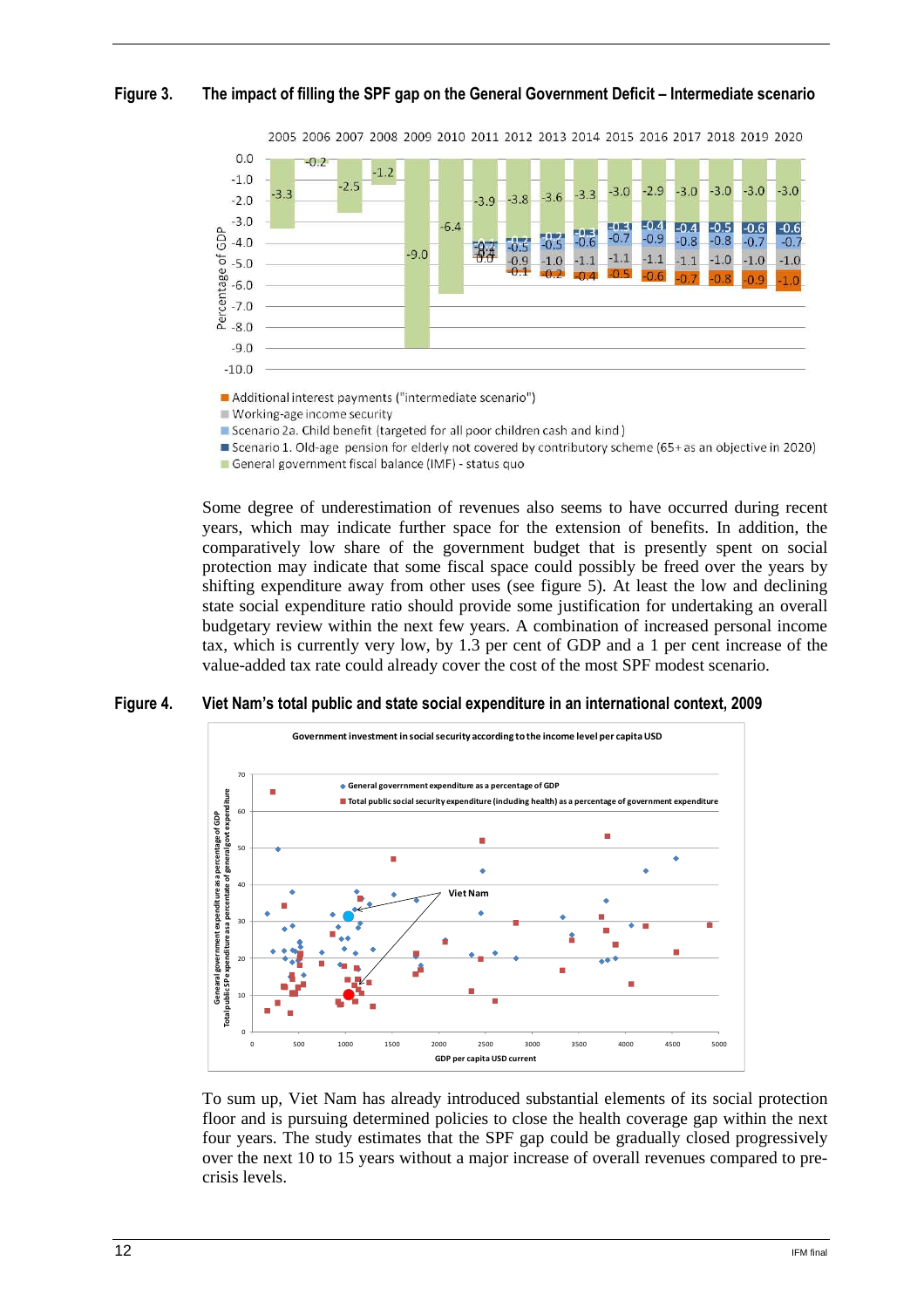### **El Salvador**

#### The collaboration process

A preliminary version of a technical note was prepared based on initial RAP calculations, the results of a first mission to El Salvador at the end of February 2011, and data provided by the IMF on El Salvador. Following the ILO-IMF workshop in Geneva in March 2011, the IMF supplied further revenue and expenditure information for the past 10 years, as well as some fiscal projections made at the end of 2010, and in April 2011, the IMF commented on the first version of the technical note. The suggestions covered a wide array of issues and were used to revise the note which was subsequently shared with the Government of El Salvador, as well as the IMF.

The revised third edition of the document, which incorporates the Government's comments, was presented at the Brookings Seminar in December 2011 during which the IMF provided comments. The note is currently being finalized and translated for possible publication as an ESS working paper.

### Findings and results of the study

The El Salvador costing study focuses primarily on basic cash transfers and basic health care protection programmes as these are the areas which are part of the social protection floor. The study further offers some comments on the existing tax regimes in El Salvador and ideas to improve the coverage of contributory social security schemes (and thus reduce the cost of non-contributory schemes).

The study estimates the possible costs of three RAP-Scenarios (Extreme Poverty Focus of transfers, Poverty focus, and Universalism) and it simulates the projected costs of a fourth scenario, the current government strategy Plan Quinquenal. The three hypothetical RAP scenarios were designed based on the gaps indentified in the current social protection system in El Salvador. In the three RAP scenarios, the SPF package was composed by 1) a targeted cash transfer to families with children, 2) a targeted cash transfer to pregnant women, 3) a non-contributory pension for the elderly, 4) a non-contributory pension for the disabled (which does not exist in the current Government package), 5) the PATI cash transfer (a temporary cash transfer to unemployed persons which includes a work/training component), and 6) the expansion of basic health care benefits. The three RAP scenarios only differ in terms of target population. The first scenario targets the extremely poor population, the second the poor population and the third scenario would ensure universal coverage of unemployment benefits, pensions and health care by covering those not covered by social insurance. The Plan Quinquenal, the fourth scenario, is a 5-year Development Plan (2009-2014) established by the current government which foresees the implementation of a "Universal Social Protection System", focused in particular on the poor and vulnerable.

The three RAP scenarios are hypothetical and are calculated without a phase-in process, contrary to and the current government's Plan Quinquenal strategy which starts at higher expenditure levels than the RAP scenarios. In case of a phase-in, the curves of the three RAP-Scenarios would behave much more like the Plan Quinquenal curve, with an increase during the coverage expansion period.

Figure 5 below compares the preliminary cost estimates for the four scenarios.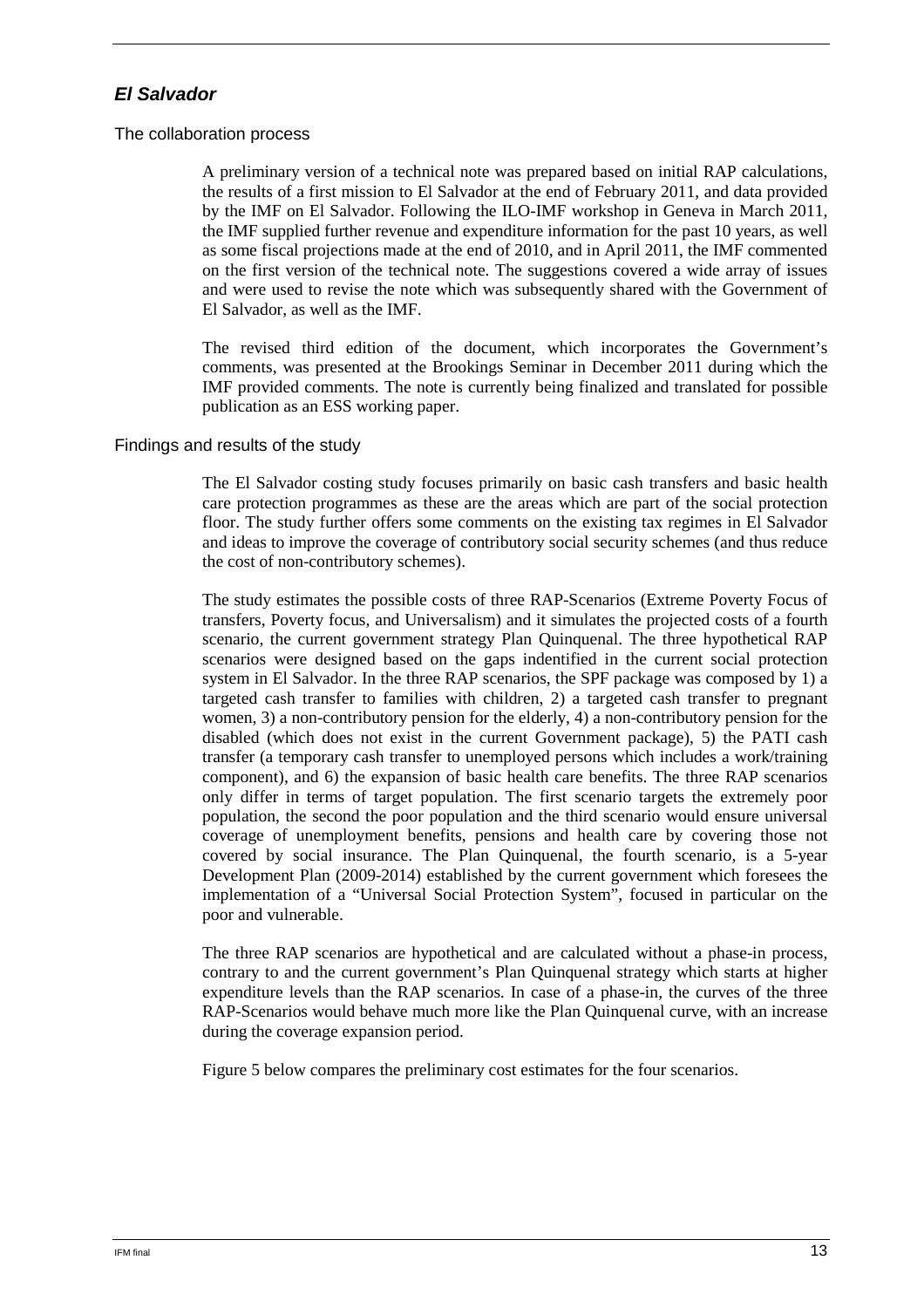#### **Figure 5. Cost estimates and projections for the 4 scenarios in % of GDP, 2011-2020**



The costs of several scenarios were estimated and two scenarios, the Plan Quinquenal and the Extreme Poverty scenario came out as the most viable of the alternatives analyzed (see figure 6 and 7). A gradual phasing in of these two scenarios would be the most feasible approach, which would also be in line with regional practices and enable significant learning processes.

### **Figure 6. Possible funding composition of SPF scenarios** (in millions of USD)

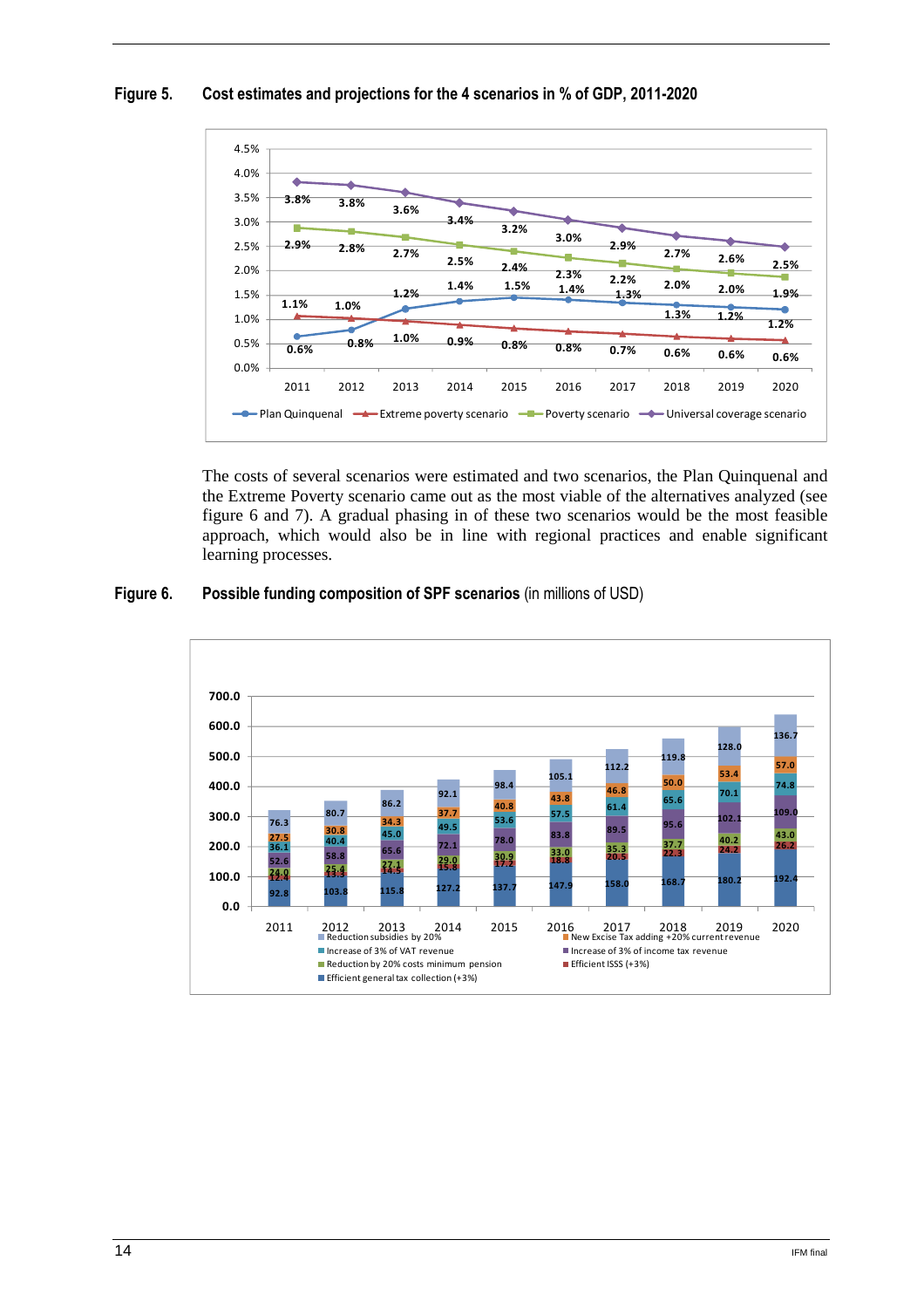

### **Figure 7. Gradual phase-in of funding and comparison of SPF scenarios** (in millions of USD)

The study further analyses the reasons why the costs of the minimum pension guarantees in El Salvador are high. It shows that the transition cost triggered by pension privatization is very high and recommends, amongst others, the re-introduction of a public pillar that is actuarially balanced and well managed, which could reduce the transition cost . Other recommendations are made concerning the future role of the ISSS in the provision of floorlevel benefits and making use of its experience in cash benefits that could be exploited for a relatively low cost delivery of basic pensions and non-contributory unemployment insurance.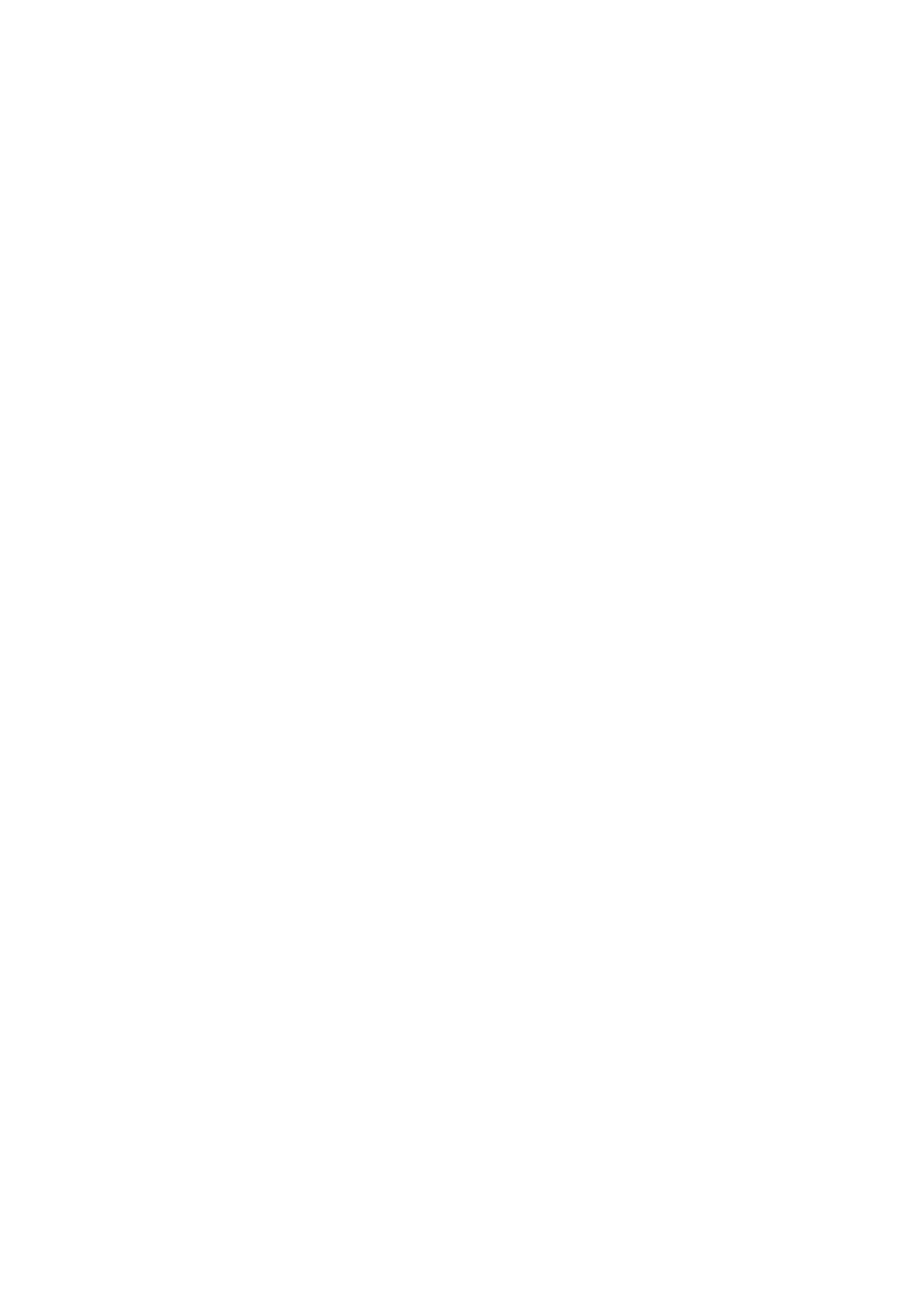# **3. Conclusions and lessons learned**

The discussion on affordability of the Social Protection Floor has technically advanced beyond the earlier costing exercises conducted by the ILO and others (UNICEF, UNDP, WHO) some years ago. The methodology of the pilot case studies that ILO has conducted in cooperation with the IMF is now more detailed and country-specific.

The pilot country case studies have reinforced the view that social protection floors are possible even in resource-constrained low-income countries by demonstrating that core elements of the package of basic social protection measures can be implemented at a reasonable cost, with the rest to be progressively introduced. The pilots have also illustrated the importance of a country-specific approach – whereas the analysis identified several measures that could be introduced immediately in one country, in another, more work is necessary to identify the required financing; and in the third, more reflection is needed to integrate the social protection floor measures into the authorities' own social protection program.

From a technical and policy perspective, the exchange and discussions on the costs and possible financing sources for SPF benefits is fruitful and should be continued. Moreover, the information provided by the IMF allowed for more in-depth analysis of the availability of fiscal space and the assessment of the long-term fiscal sustainability on the basis of sound macro-economic and public expenditure and revenue scenarios.

A consolidated One-UN or a joint ILO-IMF assessment with regard to the feasibility of national social protection floor policies increases the viability and credibility of countrybased policy recommendations. For example in Mozambique, the results of the SPF study conducted were useful both from a technical as well as political perspective in building arguments that the Ministry of Women and Social Affairs (MMAS) used in negotiations with other ministries, including the Prime Minister Office and the Ministry of Finance. The MMAS specifically observed that having a one UN-IMF message supporting their arguments strengthened their position considerably when discussing budget allocations. The result was the decision to increase social protection expenditure by about 40 per cent.

In terms of next steps, the individual case study approach can be extended to other countries, drawing on the results of the first three pilots. The experience of other countries in designing and financing social protection measures in a sustainable manner, including the use of innovative financing mechanisms, will be of particular interest as more countries introduce elements of the social protection floor or seek to extend the coverage of measures already in place.

It will also be important to demonstrate empirically both the feasibility and the impact of social protection floors, especially in low-income contexts – their effectiveness in enhancing individual resilience and their capacity to play a counter-cyclical stabilizing role in the overall economy in times of shocks and crisis; and their contribution to enhancing productive capacity and deepening social equity, among other social objectives, in more normal times. This will help to build awareness acceptance of the role of social protection, both in national development strategies and as part of the arsenal of economic instruments available to deal with exogenous shocks of all sorts, and contribute to building the political consensus needed for implementation. The necessary analytical and empirical work will require refined indicators of progress and effectiveness, as well as strengthened statistical capacity in many countries.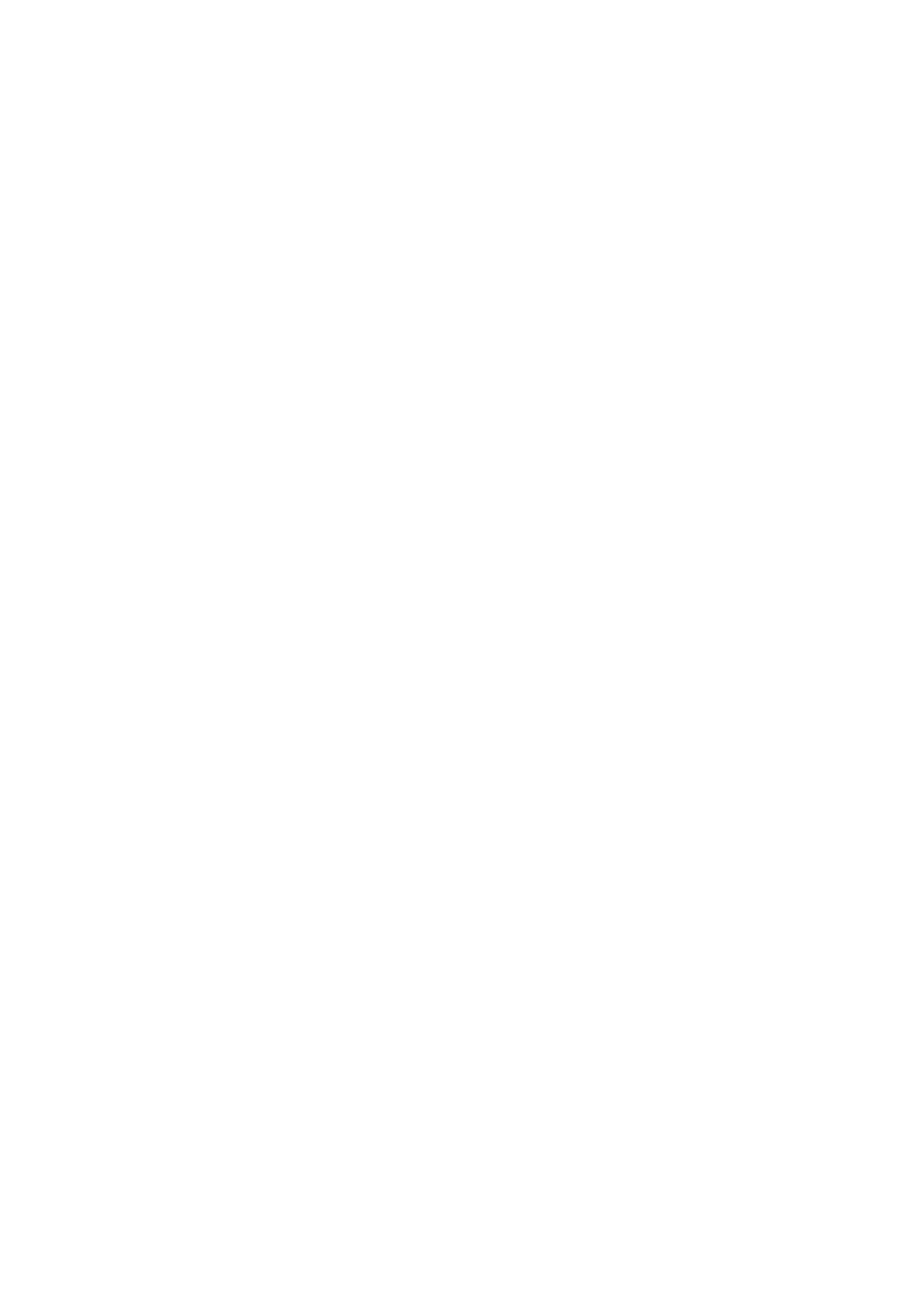## **References and sources**

- F. Gassmann and C. Behrendt, 2006. Cash benefits in low-income countries: Simulating the effects on poverty reduction for Senegal and Tanzania. ILO Discussion Paper No. 15 (Geneva, ILO). http://www.gsdrc.org/go/display&type=Document&id=1969
- IMF-ILO, 2010. "The Challenges of Growth, Employment and Social Cohesion", Discussion Document Joint ILO-IMF conference in cooperation with the office of the Prime Minister of Norway, http://www.osloconference2010.org/
- ILO, 2007. Conclusions concerning the promotion of sustainable enterprises, adopted at the 96th Session of the International Labour Conference (Geneva, ILO), http://www.ilo.org/wcmsp5/groups/public/@ed\_emp/@emp\_ent/documents/publicatio n/wcms\_093970.pdf
- —, 2008. World of Work Report 2008: Income inequalities in the age of financial globalization (Geneva: ILO), http://www.ilo.org/public/english/bureau/inst/download/world08.pdf
- —, 2010. Accelerating a job-rich recovery in G20 countries: Building on experience, An ILO report, with substantive contributions from OECD, to the Meeting of G20 Labour and Employment Ministers, 20–21 April 2010, Washington, DC (Geneva, ILO), http://www.ilo.org/public/libdoc/jobcrisis/download/g20\_report\_accelerating.pdf
- —, 2010. Extending social security to all. A guide through challenges and options (Geneva: ILO), http://www.socialsecurityextension.org/gimi/gess/RessFileDownload.do?ressourceId  $=16152$
- —, 2010: Recovery and growth with decent work, Report of the Director General (Geneva, ILO), http://www.ilo.org/ilc/ILCSessions/99thSession/reports/WCMS\_140738/lang- en/index.htm
- —, 2010. World Social Security Report 2010/11: Providing coverage in the time of crisis and beyond (Geneva: ILO), http://www.socialsecurityextension.org/gimi/gess/RessFileDownload.do?ressourceId  $=15263$
- —, 2011. Resolution and conclusions concerning the recurrent discussion on social protection (social security), adopted at the 100th Session of the International Labour Conference (Geneva: ILO), http://www.ilo.org/wcmsp5/groups/public/---ed\_norm/-- relconf/documents/meetingdocument/wcms\_162049.pdf
- —, 2011. Social protection floors for social justice and a fair globalization, Report IV(1), 101th Session of the International Labour Conference 2012 (Geneva: ILO), http://www.ilo.org/wcmsp5/groups/public/@ed\_norm/@relconf/documents/meetingd ocument/wcms\_160210.pdf
- —, 2011. Social security for social justice and a fair globalization: Recurrent discussion on social protection (social security) under the ILO Declaration on Social Justice for a Fair Globalization (Geneva: ILO), http://www.ilo.org/wcmsp5/groups/public/-- ed\_norm/---relconf/documents/meetingdocument/wcms\_152819.pdf, http://www.ilo.org/ilc/ILCSessions/100thSession/reports/lang--en/index.htm